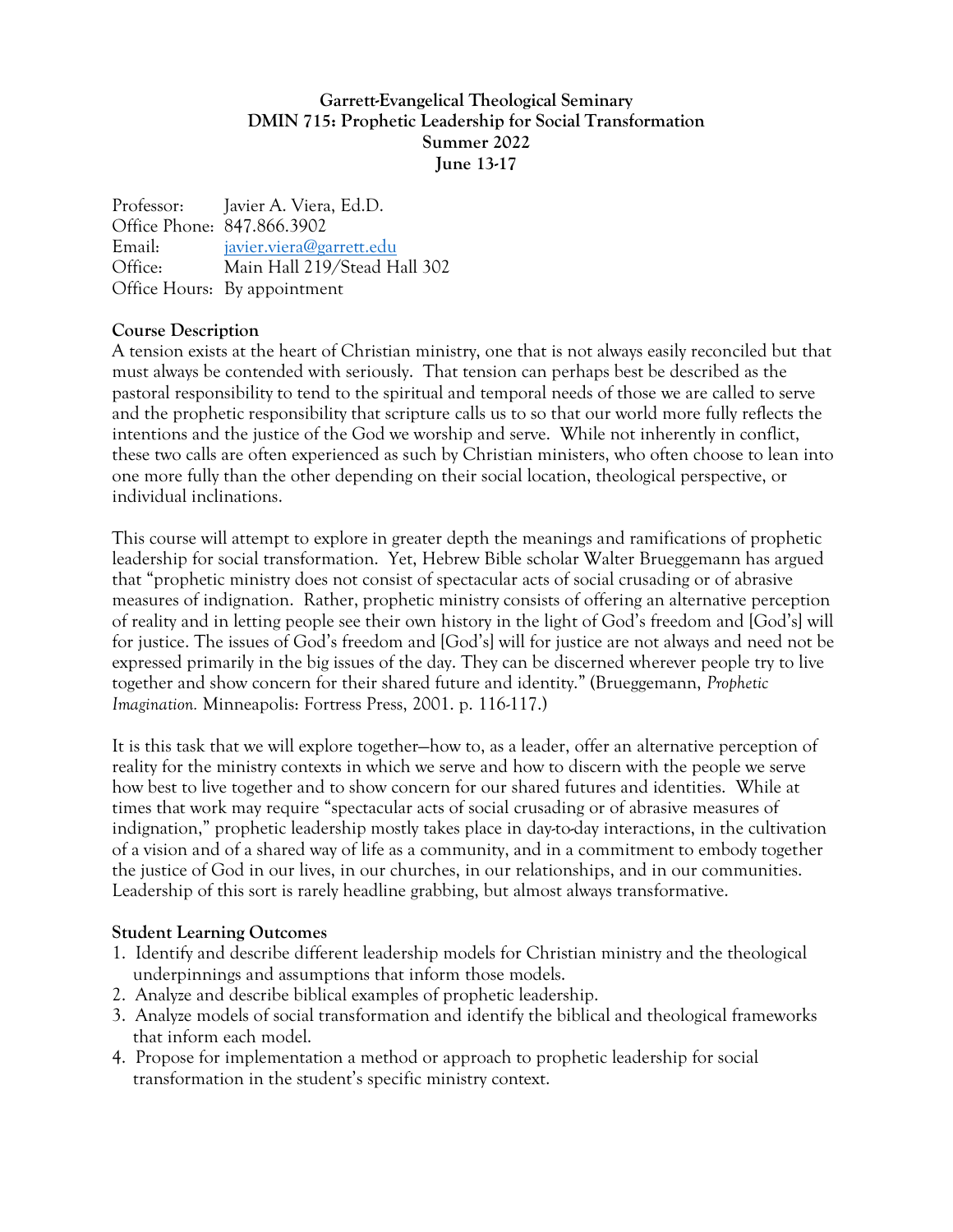## **Required Readings** (\*books to be purchased)

- \*Barber, William J., Liz Theoharis, and Rick Lowery. *Revive Us Again: Vision and Action in Moral Organizing.* (Beacon Press: Boston) 2018. ISBN-13: 978-0807025604 (\$18.00 on Amazon)
- \*Beaumont, Susan. *How to Lead When You Don't Know Where You're Going*. (Rowan and Littlefield: New York) 2019. ISBN-13: 1538127681 (\$29.00 on Amazon)
- \*Brueggemann, Walter. *The Prophetic Imagination.* (Minneapolis: Fortress Press) 2018. ISBN-13: 978-1506449302 (\$13.37 on Amazon)
- Ellacuría, Ignacio. "The People of God and Liberation" in *Essays on History, Liberation, and Salvation.* (*Chapter excerpt to be provided as PDF on course Moodle site*).
- Gafney, Wilda C. *Womanist Midrash: A Reintroduction to the Women of the Torah and the Throne*. (Westminster/John Knox Press: Louisville) 2017. (*Selections to be provided on course Moodle site*)
- Illich, Ivan. "To Hell with Good Intentions." Address to the InterAmerican Student Project in Cuernavaca, Mexico. 20 April 1968. (*To be provided as PDF on course Moodle site*).

Ospina, Sonia and Erica Foldy. "Toward a Framework of Social Change Leadership." Research Center for Leadership in Action, September 2005. (*Article to be provided as PDF on course Moodle site*).

## **Course Expectations**

1. Class Attendance

This is an online course conducted via Zoom. Students are expected to do preparatory courserelated work before our intensive week, which is described in detail below.

2. Preparation and Participation

Completion of required readings prior to the scheduled date is necessary and will enhance the student's developing understanding and participation in the course.

Participation includes preparation, selective verbal contributions to class discussions, attentive and engaged listening, and facilitating the participation of other learners in the course.

# 3. Zoom Protocols

Since you are participating in the course by Zoom, there are several expectations for maintaining the Garrett Zoom room as a productive learning experience for everyone. Zoom participants should plan for the following:

- Join the Zoom class from a computer that has a video camera. As you will need to open documents, participate in chat, and join breakout groups, it is not possible for you to fully participate in class from a phone or tablet.
- Join the Zoom class from a quiet room without distractions, both to yourself and to your classmates.
- All students are expected to have their cameras turned on so that the class is a face-to-face experience for everyone. Please speak with the professor in advance if this is going to be a challenge for you.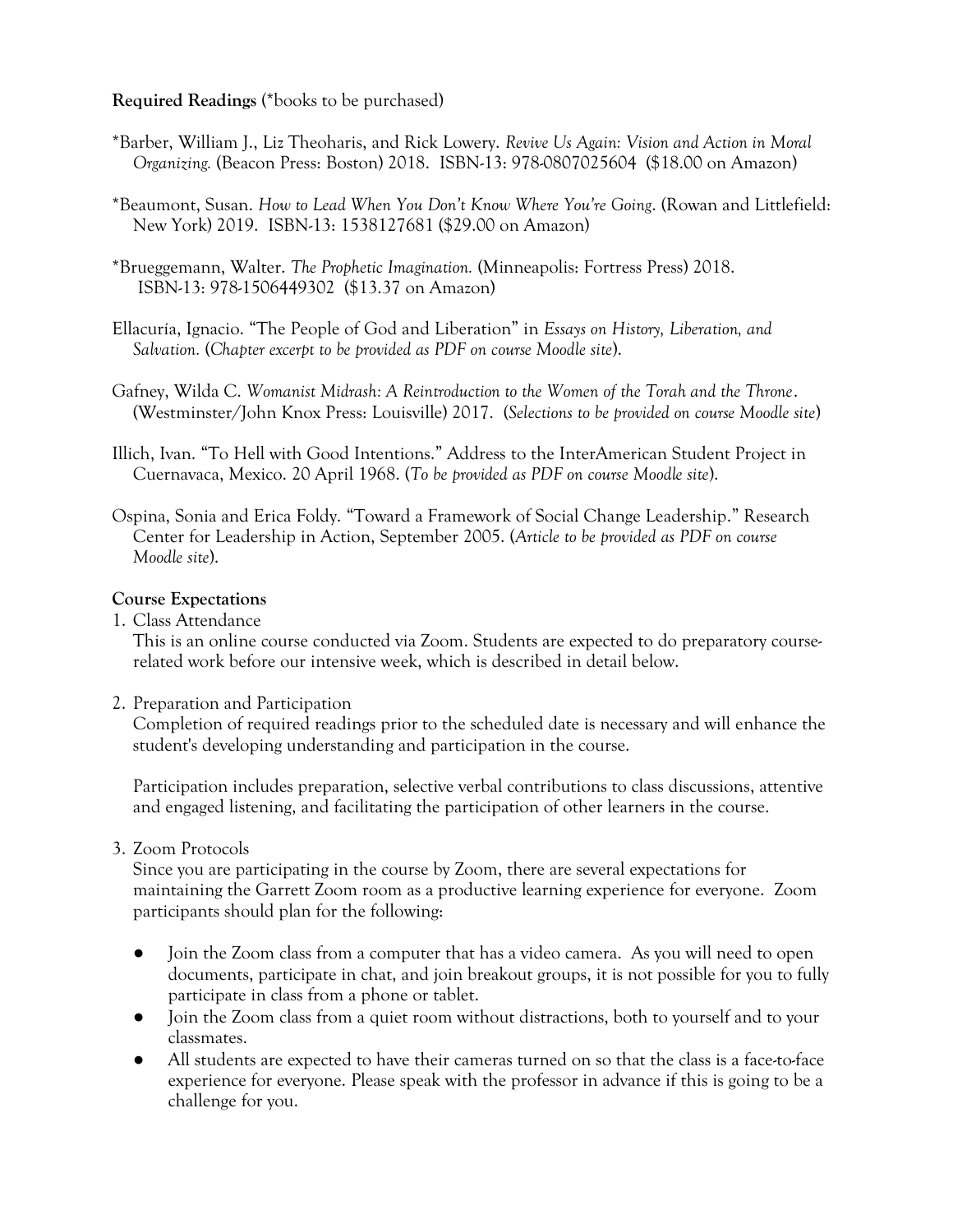- When in the Zoom room, please mute your microphone when you are not speaking. Use the chat and raise your hand features of Zoom to join the conversation when others are speaking.
- Consider using headphones that have a microphone built in as this will maximize your listening and speaking participation.

## 4. Academic Policies

All students are required to abide by the academic policies detailed in the Academic Handbook for the current academic year. The following policies are of particular importance to the successful completion of one's coursework:

## Writing

• Academic integrity and plagiarism: (See 20-21 Handbook, 12, 76-82). Instructors are required to respond to all suspected incidents of academic dishonesty, especially plagiarism. Repeated incidents of plagiarism or academic dishonesty may result in dismissal from the school.

• Writing and citations: The Turabian Manual for Writers and the Chicago Manual of Style footnote/bibliography format provide the standard formats for all introductory courses. Basic information on these formats is available online here. In advanced courses an instructor may require another style guide appropriate to the discipline (such as APA). (19-20 Handbook, 84)

• Writing Support: The Writing Center at Garrett-Evangelical offers programs to support all students' theological research and writing. See https://www.garrett.edu/student-life/studentservices "Writing Center" for more detailed information.

## Attendance and Class Participation

• Inclusivity/Diversity: The basic commitments of the seminary to mutual love and searching for the truth in Christ lead to a principle that in the classroom and in course assignments, persons are always to be respected and ideas are to be freely discussed. All participants in the teaching-learning process have an obligation to honor and respect varying perspectives on relevant issues. (See 20-21 Handbook, 9)

• Attendance and lateness policies: Attendance is required. Students who miss more than 20% of the class sessions (e.g., more than 2 classes in the weekly schedule, a proportionate amount for other class formats) should not expect to pass the class. (20-21 Handbook, 20)

• Some faculty may limit the usage of electronic devices such as cell phones during class. At the least, all cell phones should be silenced during the whole of a class session.

# Academic Accommodations

• Garrett's Accessibility, Special Needs, and Disabilities policy and process is set out in the Academic Handbook (20-21 Handbook, 12) and the Academic Accommodations section on https://www.garrett.edu/student-life/student-services.

• Garrett-Evangelical Theological Seminary is committed to providing the most accessible learning environment as possible for students with disabilities. Should you anticipate or experience disability-related barriers in the academic setting, please contact Student Access (email: student.access@garrett.edu / phone: 847-467-5530) to move forward with the established accommodation process. If you already have established accommodations with Student Access, please contact the instructor prior to the first class session so the instructor can work with you to implement your disability accommodations. Disability information, including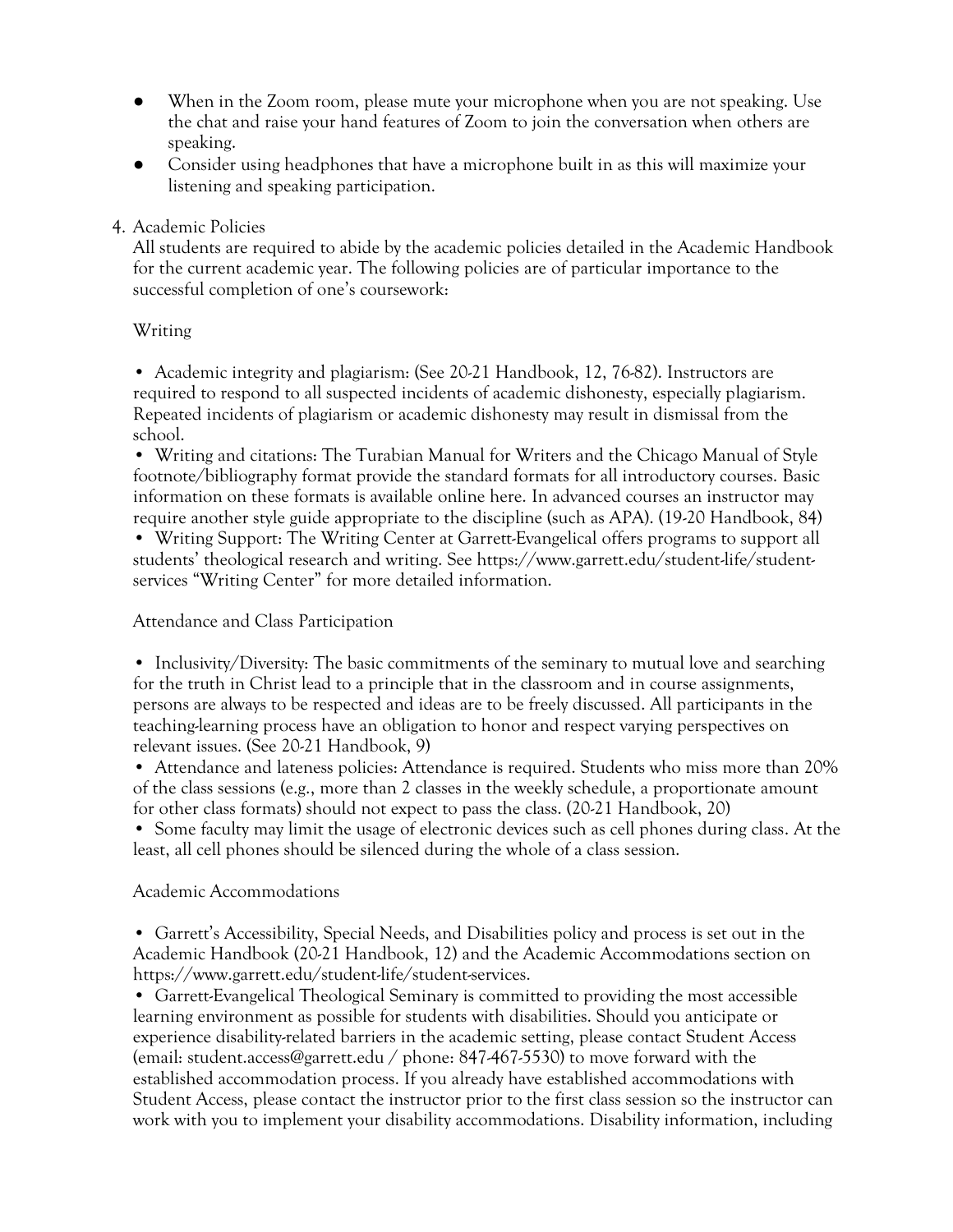academic accommodations as part of a student's educational record, is confidential under FERPA regulations.

• Extensions: For Masters students, extensions, if granted, are normally for four weeks following the last day of class in spring and fall semesters or the final due date for coursework for January and summer terms. Extensions may not exceed three months following the end of the term. (20-21 Handbook, 20)

#### **Assignments**

1. Daily Havruta

Havruta is the Jewish practice of paired study and focused conversation around classical Jewish texts. In the context of this course, however, we will adapt the practice of Havruta to the texts we will be exploring during the morning biblical reflection. An article introducing the concept of Havruta is found on the course Moodle site, and we will discuss it during the first class session. Students will be assigned a Havruta partner on the first day of class, and that partner will become your dialogue companion throughout the week. Following our opening morning greeting and class business, partners will go into separate zoom rooms to discuss the assigned biblical text and commentary. Logistics and more detailed instructions will be discussed at the first class session.

#### 2. Assigned Readings Discussion Forum

Throughout the course, students will engage with their peers in a Moodle Forum. Every student is expected to write a post on each of the assigned readings, creating their own discussion thread. The post should be approximately 500 words (1 page single spaced) and should be a critical response to the assigned book or article, except for the Gaffney book. The deadline for posts on the Barber and Brueggemann book is June 10 (pre-course). The deadlines for posts on the Beaumont, Ellacuría, Illich, and Ospina readings is at 9.00 am CT on the morning they will be discussed in class (see schedule below). Because your classmates need you to complete this assignment by the deadline, no late entries will be allowed.

After you have created your initial post and discussion thread, you are expected to respond to at least one of your classmate's posts. These responses must have substance and represent thoughtful engagement with your peers and the ideas they present. "Good job," "Well said," and "I agree," or similar comments do not constitute a substantial response on their own. They should minimally be 250 words and you should have responded to at least one of your classmates' posts by June 20 at the latest.

#### 3. Final Paper

The final paper is intended to help students integrate their learning and articulate a clear mastery of the course learning outcomes. Students should write an essay that uses one of the models of prophetic leadership explored in the course as the framework with which to address a challenge of social change they are contending with in their own ministry context. The essay should provide a detailed analysis of the social context and change project that is being undertaken or considered. It should also clearly and substantively draw upon biblical, theological, and leadership sources as methods and resources in addressing this challenge and articulate how these sources can help bring about the vision of prophetic leadership described by Brueggeman, where ministry "can be discerned wherever people try to live together and show concern for their shared future and identity." 10 pages, due July 1.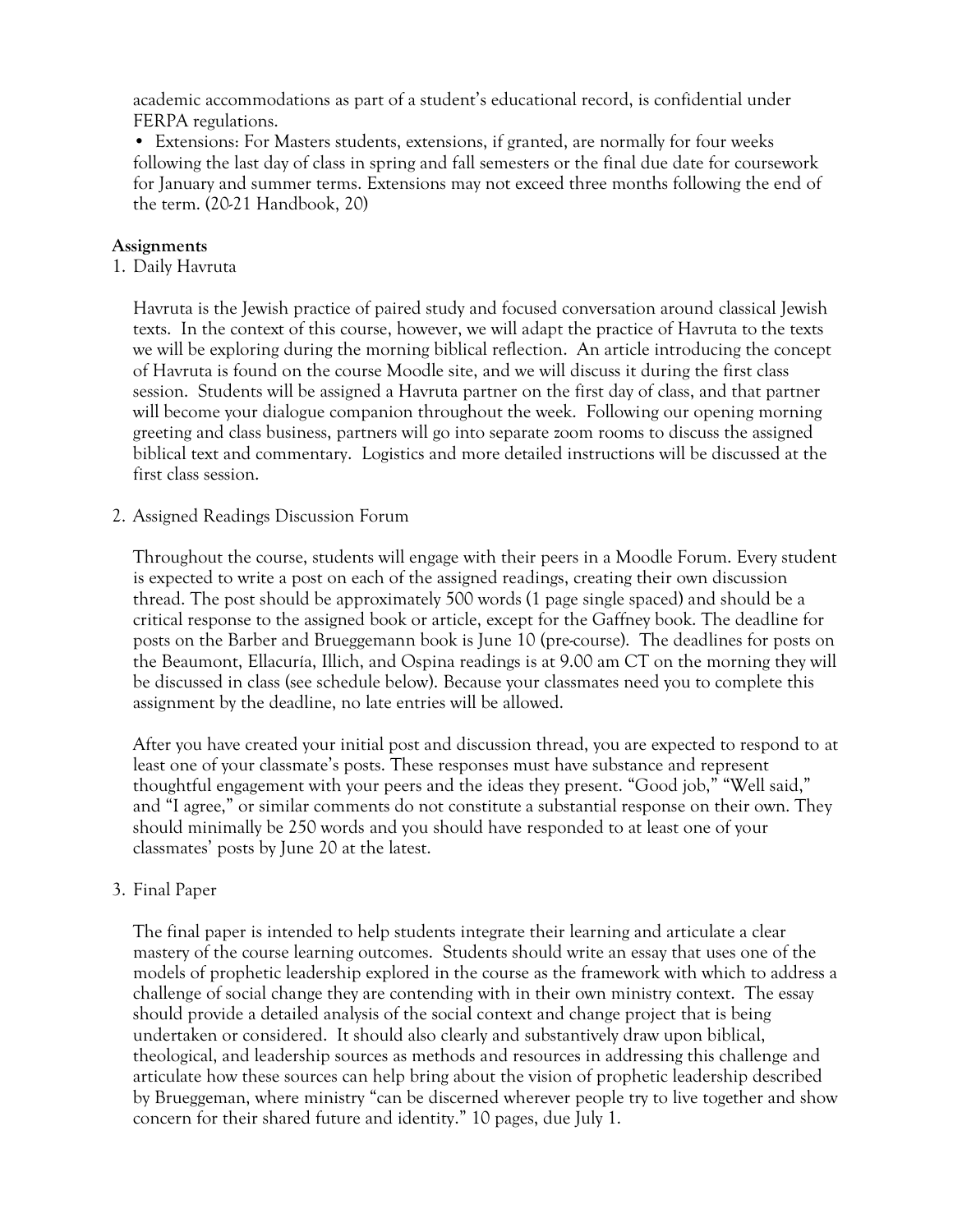## **Grading**

Final marks for this course will be computed on the following basis:

## Daily Havruta:

Havruta is only eligible for credit when it demonstrates an informed engagement with the readings and the ideas/questions of your Havruta partner. Grading is credit/no credit.

Class Discussion Forum:

Discussion posts are only eligible for credit when completed by the deadline AND demonstrate thoughtful engagement with the assigned text and with a classmate's essay. If you submit an initial post but do not respond to your peers or vice-versa you will receive half-credit. Grading is credit, half-credit, or no credit.

Basic expectations of written materials:

- (a) basic grammar, spelling, sentence structure, etc.
- (b) flow of organization and demonstrated familiarity with course readings
- (c) depth of thinking, clarity of information, and demonstration of analytical skills
- (d) strength of written assignments by incorporating quotes from the readings (please use an established citation system for footnoting)

## **Grades of Written Work**

A- to A: Well organized, developed, and expressed. Work reflects insightful, penetrating analysis and attends to significant details and questions.

B+ to A-: Well organized, developed, and expressed. Work reflects insightful analysis and attends to significant details/questions. It is less than excellent in presentation and/or overlooks a crucial detail/question.

B to B+: Adequately organized, developed, and expressed. Work reflects patient analysis and attends to many significant details and questions. It is less than excellent in presentation, overlooks a crucial detail or question, and/or could be further developed within the confines of the assignment/exam questions.

B- to B: Adequately organized, developed, and expressed. Work reflects sufficient analysis and attends to some significant details and questions. It could be improved in presentation, overlooks several crucial details or questions, could be further developed within the confines of the assignment/exam questions, and/or is unclear in some places.

C+ to B-: Somewhat organized and developed. Work offers some analysis and attends to a few significant details and questions. It lacks organization and clarity in several places, overlooks several crucial details or questions, and/or is underdeveloped.

C to C+: Minimally organized and expressed. Work exhibits evidence of reading the assigned material but only a few features worth commending, attending to only the most obvious details and questions, settling mostly for banal observations.

C- to C: Barely acceptable. Minimum requirements are met but work is poor in a variety of areas (e.g., organization, clarity, attention to important details and questions).

D-F: Unacceptable. The work shows no engagement with the assigned material, is incomplete,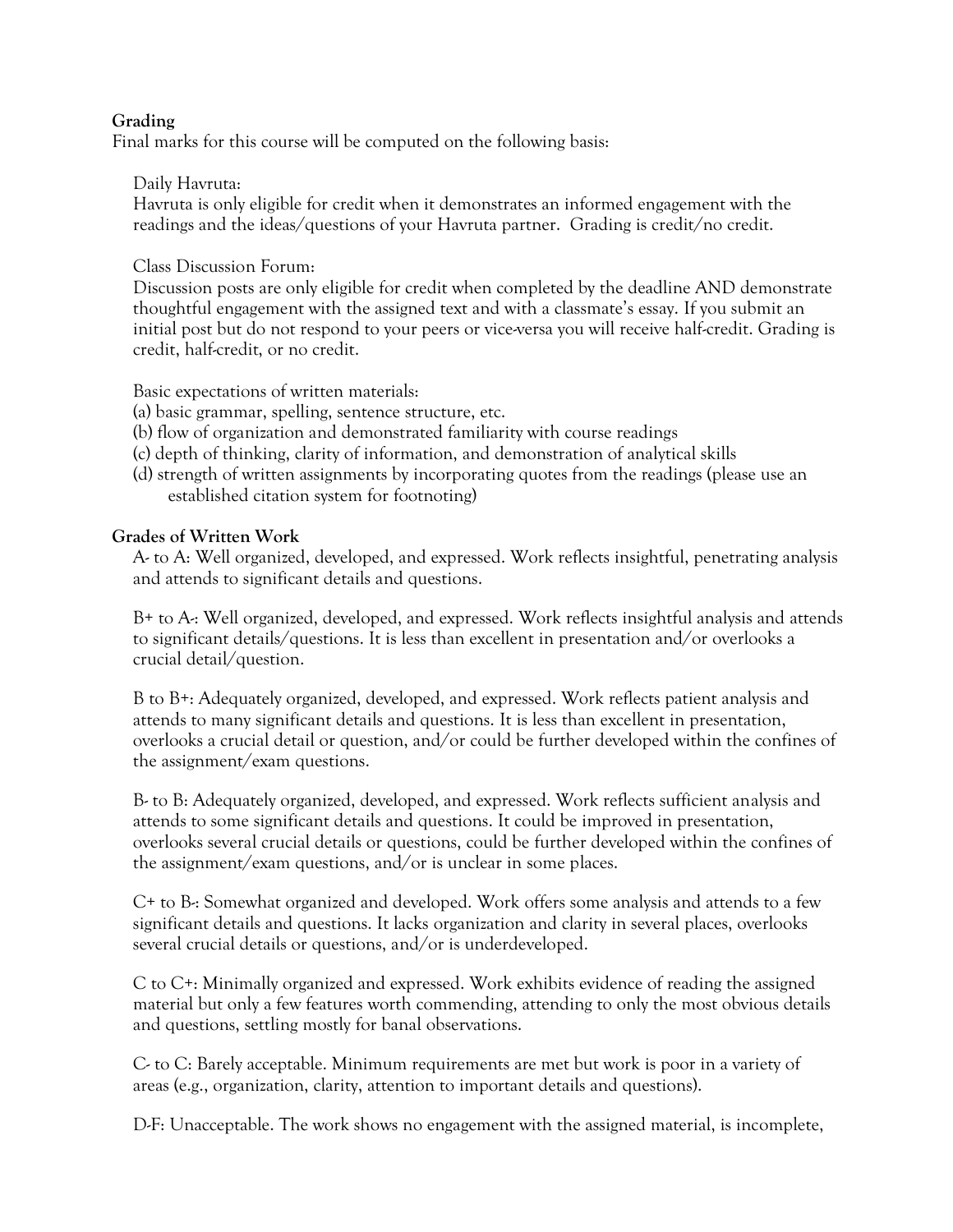or consists mostly of remarks that are not pertinent to the assignment.

Final Grade Percentages:

| <b>Class Participation</b>    | 10% |
|-------------------------------|-----|
| Havruta                       | 15% |
| <b>Discussion Board Posts</b> | 25% |
| <b>Final Project</b>          | 50% |

# **Class Schedule**

We will follow a similar daily rhythm or structure throughout the course. Times are Central Time:

| Monday, June 13    |                                                                                                         |  |
|--------------------|---------------------------------------------------------------------------------------------------------|--|
| 9.00 a.m.          | Opening Prayer and Daily Check-in                                                                       |  |
| 9.05 a.m.          | Introductions                                                                                           |  |
| 9.35 a.m.          | Preliminary Considerations and Introduction to the Course                                               |  |
| 10.00 a.m.         | <b>Break</b>                                                                                            |  |
| $10.15$ a.m.       | Havruta/Prophetic Leadership Biblical Reflection: Hagar                                                 |  |
|                    | (Genesis 21.1-21/Gafney 38-45)                                                                          |  |
| 10.45 a.m.         | Group Discussion on assigned biblical text                                                              |  |
| $11.15$ a.m.       | Lecture/Setting the Stage                                                                               |  |
| Noon               | <b>Break</b>                                                                                            |  |
| 2.00 p.m           | Engagement with assigned reading for the day (Brueggemann, chps. 1-4)                                   |  |
| $2.45$ p.m.        | <b>Break</b>                                                                                            |  |
| 3.00 p.m.          | Small Group Work                                                                                        |  |
| 4.00 p.m.          | Class ends                                                                                              |  |
|                    |                                                                                                         |  |
| Tuesday, June 14   |                                                                                                         |  |
| 9.00 a.m.          | Opening Prayer and Daily Check-in                                                                       |  |
| 9.05 a.m.          | Havruta/Prophetic Leadership Biblical Reflection: Shiphrah and Puah<br>(Exodus 1.8-21/Gafney 89-91)     |  |
| $9.35$ a.m.        | Group Discussion on assigned biblical text                                                              |  |
| 10.00 a.m.         | <b>Break</b>                                                                                            |  |
| $10.15$ a.m.       | Lecture/Engagement with assigned reading for the day                                                    |  |
|                    | (Brueggeman chps. 5~postscript)                                                                         |  |
| 11.00 a.m.         | Small Group Work/Critical Questions                                                                     |  |
| Noon               | <b>Break</b>                                                                                            |  |
| 2.00 p.m.          | Leadership Models: Ellacuría Reading                                                                    |  |
| 2.45 p.m.          | <b>Break</b>                                                                                            |  |
| 3.00 p.m.          | <b>Exploring Strategies for Social Change</b>                                                           |  |
| 4.00 p.m.          | Class ends                                                                                              |  |
|                    |                                                                                                         |  |
| Wednesday, June 15 |                                                                                                         |  |
| 9.00 a.m.          | Opening Prayer and Daily Check-in                                                                       |  |
| 9.05 a.m.          | Havruta/Prophetic Leadership Biblical Reflection: Miriam<br>(Exodus 2.1-10; 15.1-21/Gafney 95-99)       |  |
| 9.35 a.m.          | Group Discussion on assigned biblical text                                                              |  |
| 10.00 a.m.         | <b>Break</b>                                                                                            |  |
|                    | 10.15 a.m. Lecture/Engagement with assigned reading for the day<br>(Barber, et. al. Part 1: Chaps. 1-3) |  |
|                    | 11.00 a.m. Small Group Work/Critical Questions                                                          |  |
|                    |                                                                                                         |  |